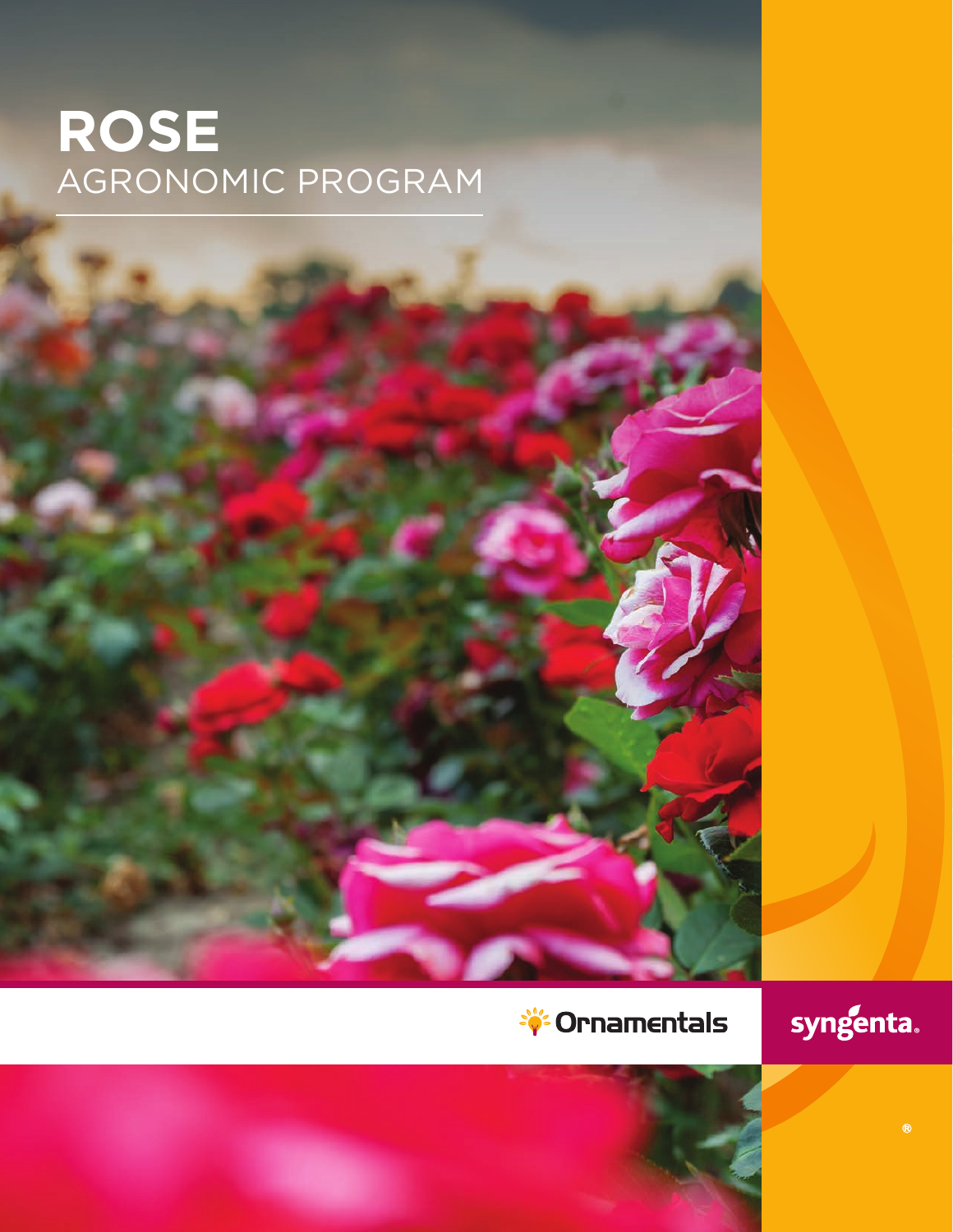## **Rose Production**

Roses remain one of the top ornamental plants grown for the retail market. They come in many shapes, sizes and colors, which make them suitable for growing as cut flowers, in containers for the patio or for transplanting into the garden. Rose production can take place throughout the year, so there are many different pests and diseases to watch out for depending on the season. Mites, downy mildew and powdery mildew, for example, can affect roses from spring through fall. Preparing for these pressures before they develop can help you limit their spread while producing high-quality crops.

Roses are produced in greenhouse and outdoor nursery environments. In both production scenarios, proper plant spacing is critical to allow good air flow between plants. This helps reduce humidity levels within the plant canopy and the incidence of foliar diseases. Along with proper cultural practices, using the most effective plant protection tools can help keep plants healthy and looking their best. The following agronomic programs provide a framework with product recommendations and timing for successful rose production indoors and out.

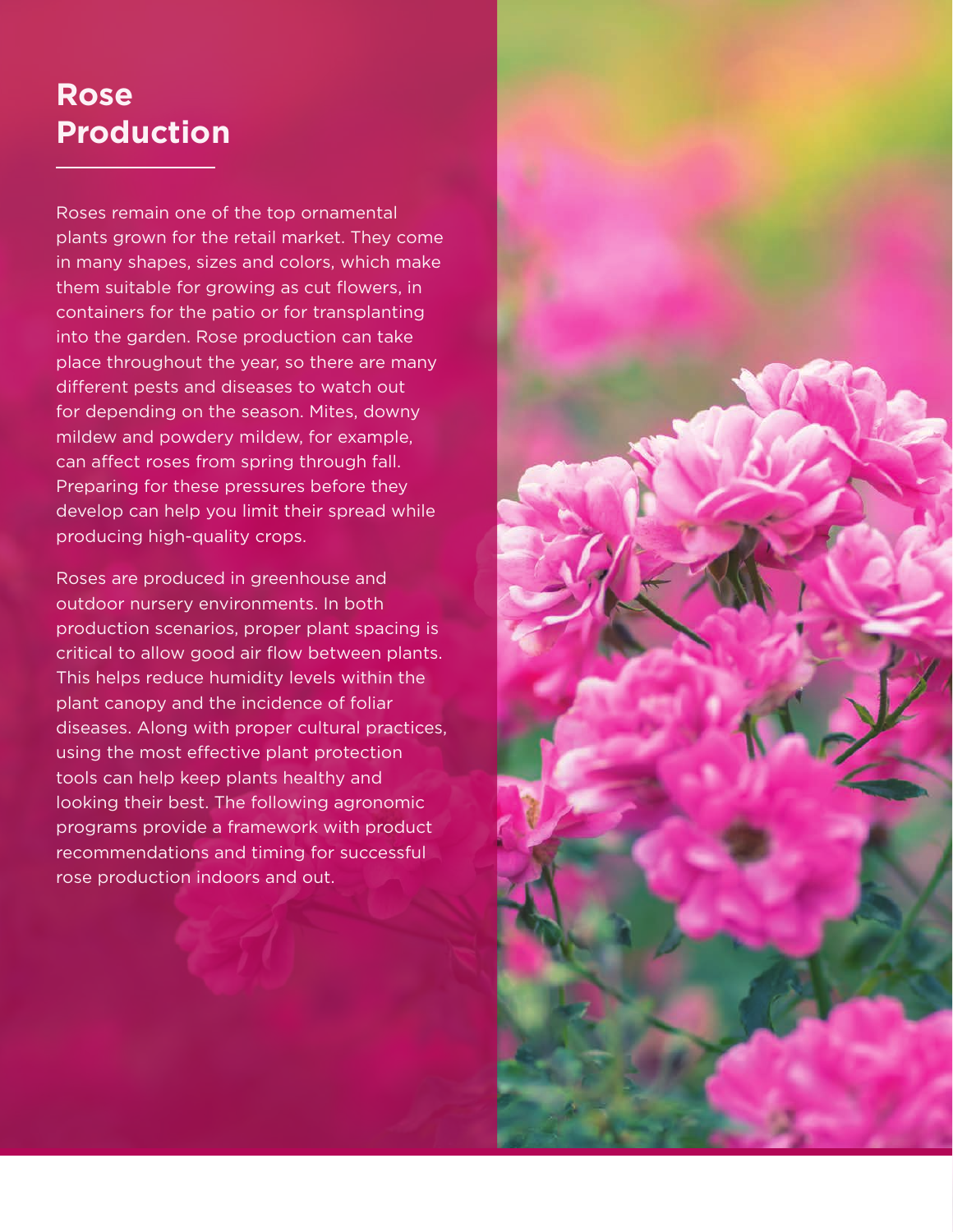### Nursery Production **| Spring**

| <b>FRAC</b><br><b>Target Insects &amp; Diseases</b><br>(per 100 gal)<br>#                           |              | <b>Fungicide Treatment</b>                                                       | <b>IRAC</b><br>#             | <b>Insecticide Treatment</b><br>(per 100 gal)                   |  |
|-----------------------------------------------------------------------------------------------------|--------------|----------------------------------------------------------------------------------|------------------------------|-----------------------------------------------------------------|--|
| <b>March (Early - Mid)</b><br>Downy mildew, Leaf spots, Rust,<br>Overwintering mites                | M            | Mancozeb Product<br>(Protect™ DF)                                                | <b>UN</b>                    | Insecticidal Soap or<br>Horticultural Oil                       |  |
| March (Mid - Late)<br>Downy mildew, Leaf spots, Rust,<br>Powdery mildew, Overwintering mites        | 4/M          | Subdue Maxx 1-2 fl. oz.<br>(Drench or apply as spray<br>with a Mancozeb product) | UN.                          | Insecticidal Soap or Oil                                        |  |
| April (Early - Mid)<br>Botrytis, Downy mildew, Leaf spots,<br>Rust, Aphids, Overwintering mites     | $M+3$<br>40  | Concert <sup>®</sup> II 35 fl. oz. +<br>Micora 8 fl. oz. (Spray)                 | 6                            | Avid 0.15EC 8 fl. oz. (Spray)                                   |  |
| April (Mid - Late)<br>Botrytis, Downy mildew, Leaf spots,<br>Rust, Aphids, Overwintering mites      | $M+3$<br>49  | Concert II 35 fl. oz. +<br>Segovis 1-2 fl. oz. (Spray)                           | 6                            | Avid 0.15EC 8 fl. oz. (Spray)                                   |  |
| May (Early - Mid)<br>Botrytis, Downy mildew, Leaf spots,<br>Rust, Aphids, Mites, Thrips, Whiteflies | $9+12$<br>40 | Palladium 4-6 oz. +<br>Micora 8 fl. oz. (Spray)                                  | <b>9A</b><br>21A             | Endeavor <sup>®</sup> 5-10 oz.<br>Sanmite® SC 8 fl. oz. (Spray) |  |
| May (Mid - Late)<br>Botrytis, Downy mildew, Leaf spots,<br>Rusts, Aphids, Mites, Thrips, Whiteflies | $7+11$<br>49 | Mural 6-7 oz. +<br>Segovis 1-2 fl. oz. (Spray)                                   | <b>9A</b><br>10 <sub>B</sub> | Endeavor 5 oz.<br>TetraSan® 5 WDG 8-16 oz. (Spray)              |  |

*Drench option: Subdue Maxx and Segovis can be applied as a drench for four to six weeks of downy mildew control.*

#### Nursery Production **| Summer**

| <b>Target Insects &amp; Diseases</b>                                                                                                          | <b>FRAC</b><br># | <b>Fungicide Treatment</b><br>(per 100 gal)            | <b>IRAC</b><br># | <b>Insecticide Treatment</b><br>(per 100 gal)                         |
|-----------------------------------------------------------------------------------------------------------------------------------------------|------------------|--------------------------------------------------------|------------------|-----------------------------------------------------------------------|
| June (Early - Mid)<br>Botrytis, Downy mildew, Leaf spots,<br>Powdery mildew, Rust, Aphids,<br>Leaf-feeding Beetles, Mites, Thrips, Whiteflies | $3+7$<br>40      | Postiva 14-20 fl. oz. +<br>Micora 8 fl. oz. (Spray)    | 28<br>23         | Mainspring GNL 4-8 fl. oz.<br>Savate <sup>™</sup> 2-4 fl. oz. (Spray) |
| June (Mid - Late)<br>Botrytis, Downy mildew, Leaf spots,<br>Powdery mildew, Rust, Aphids,<br>Leaf-feeding Beetles, Mites, Thrips, Whiteflies  | $3+7$<br>49      | Postiva 14-20 fl. oz. +<br>Segovis 1-2 fl. oz. (Spray) | 28<br>10B        | Mainspring GNL 4-8 fl. oz.<br>TetraSan 13.7 oz. (Spray)               |
| <b>July (Early - Mid)</b><br>Botrytis, Leaf spots, Powdery mildew, Rust,<br>Mites, Leaf-feeding beetles, Whiteflies, Thrips                   | $9+12$           | Palladium 4-6 oz. (Spray)                              | 3<br>21A         | Scimitar <sup>®</sup> GC 5 fl. oz.<br>Sanmite SC 8 fl. oz. (Spray)    |
| July (Mid - Late)<br>Botrytis, Leaf spots, Powdery mildew, Rusts,<br>Mites, Leaf-feeding beetles, Whiteflies, Thrips                          | $7 + 11$         | Mural 6-7 oz. (Spray)                                  | 6                | Scimitar <sup>®</sup> GC 5 fl. oz.<br>Avid 0.15EC 8 fl. oz. (Spray)   |
| <b>August (Early - Mid)</b><br>Botrytis, Leaf spots, Powdery mildew, Rust,<br>Aphids, Leaf-feeding beetles, Mites, Whiteflies                 | $3+7$            | Postiva 14-20 fl. oz. (Sprav)                          | 28<br>21A        | Mainspring GNL 4-8 fl. oz.<br>Sanmite SC 8 fl. oz. (Spray)            |
| <b>August (Mid - Late)</b><br>Botrytis, Leaf spots, Powdery mildew, Rust,<br>Aphids, Leaf-feeding beetles, Mites, Whiteflies                  | $3+7$            | Postiva 14-20 fl. oz. (Spray)                          | 28<br>23         | Mainspring GNL 4-8 fl. oz.<br>Savate 2-4 fl. oz. (Spray)              |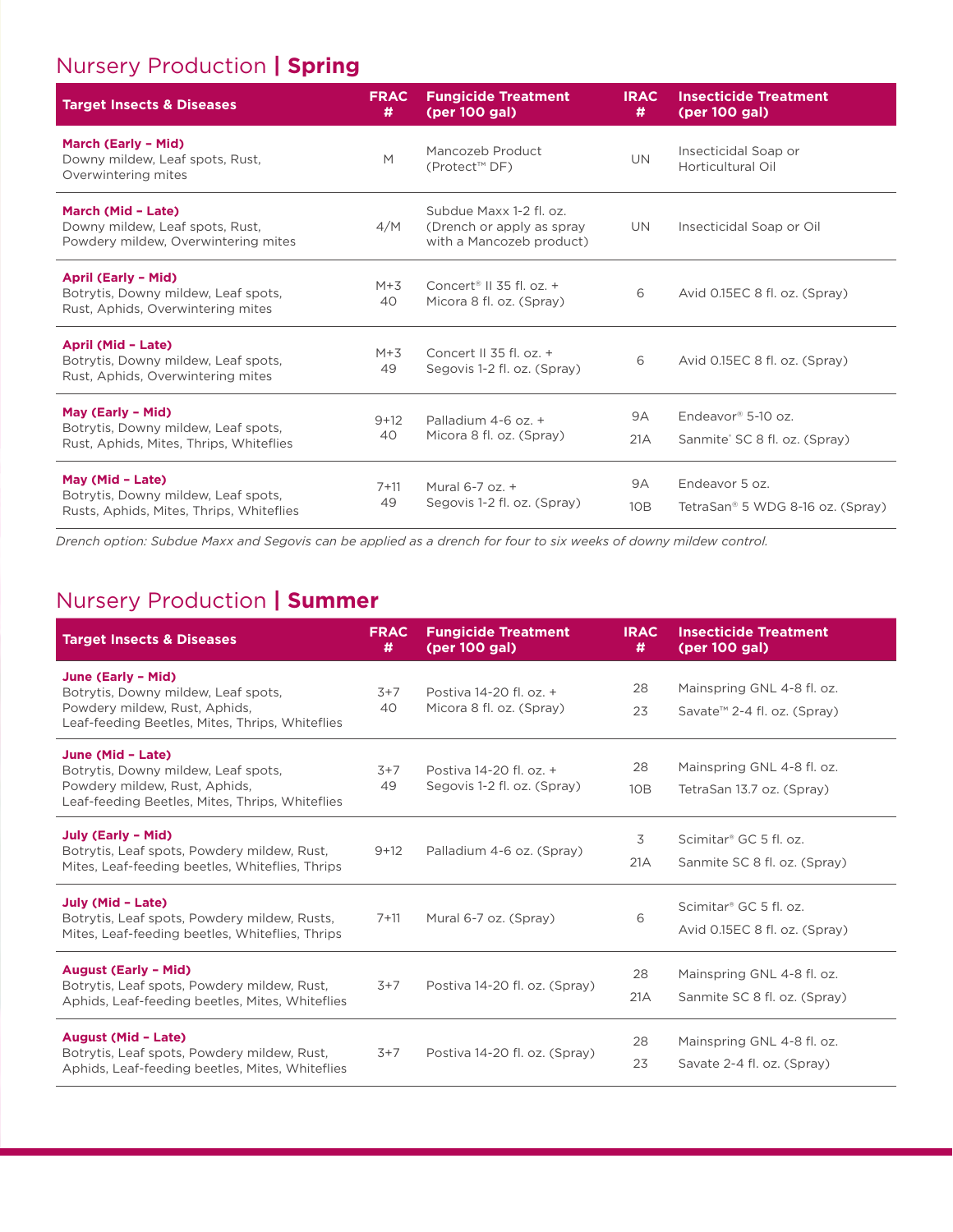#### Nursery Production **| Fall\***

| <b>Target Insects &amp; Diseases</b>                                                                       | <b>FRAC</b><br># | <b>Fungicide Treatment</b><br>(per 100 gal)    | <b>IRAC</b><br># | <b>Insecticide Treatment</b><br>(per 100 gal) |
|------------------------------------------------------------------------------------------------------------|------------------|------------------------------------------------|------------------|-----------------------------------------------|
| <b>September (Early - Mid)</b><br>Botrytis, Downy mildew, Leaf spots,                                      | $9+12$<br>40     | Palladium 6 oz. +                              | <b>9A</b>        | Endeavor 5-10 oz. (Spray)                     |
| Powdery mildew, Aphids, Whiteflies, Thrips                                                                 |                  | Micora 8 fl. oz. (Spray)                       | 25A              | Sultan <sup>™</sup> 13.7 fl. oz. (Spray)      |
| September (Mid - Late)<br>Botrytis, Downy mildew, Leaf spots,                                              | $7 + 11$<br>49   | Mural 6-7 oz. +<br>Segovis 1-2 fl. oz. (Spray) | <b>9A</b>        | Endeavor 5-10 oz. (Spray)                     |
| Powdery mildew, Aphids, Whiteflies, Thrips                                                                 |                  |                                                | 21A              | Sanmite SC 8 fl. oz. (Spray)                  |
| <b>October (Early - Mid)</b><br>Botrytis, Leaf spots, Powdery mildew,<br>Rust, Overwintering Mites, Thrips | $3+M$            | Concert II 35 fl. oz. (Spray)                  | 6                | Avid 0.15EC 8 fl. oz. (Spray)                 |
| <b>October (Mid - Late)</b><br>Botrytis, Leaf spots, Powdery mildew,<br>Rust. Overwintering mites. Thrips  | $7 + 11$<br>49   | Mural 6-7 oz. +<br>Segovis 1-2 fl. oz. (Spray) | 25A              | Sultan 13.7 fl. oz. (Spray)                   |
| <b>November (Early - Mid)</b><br>Botrytis, Leaf spots, Powdery mildew,<br>Rust. Overwintering mites        | $9+12$           | Palladium 6 oz. (Spray)                        | UN.              | Horticultural Oil (Spray)                     |
| <b>November (Mid - Late)</b><br>Botrytis, Leaf spots, Powdery mildew,<br>Rust, Overwintering mites         | $3+M$            | Concert II 35 fl. oz. (Spray)                  | UN.              | Horticultural Oil (Spray)                     |

*\*During winter months, alternate sprays of Mancozeb and Daconil® Ultrex /Weatherstik® fungicides*





syngenta.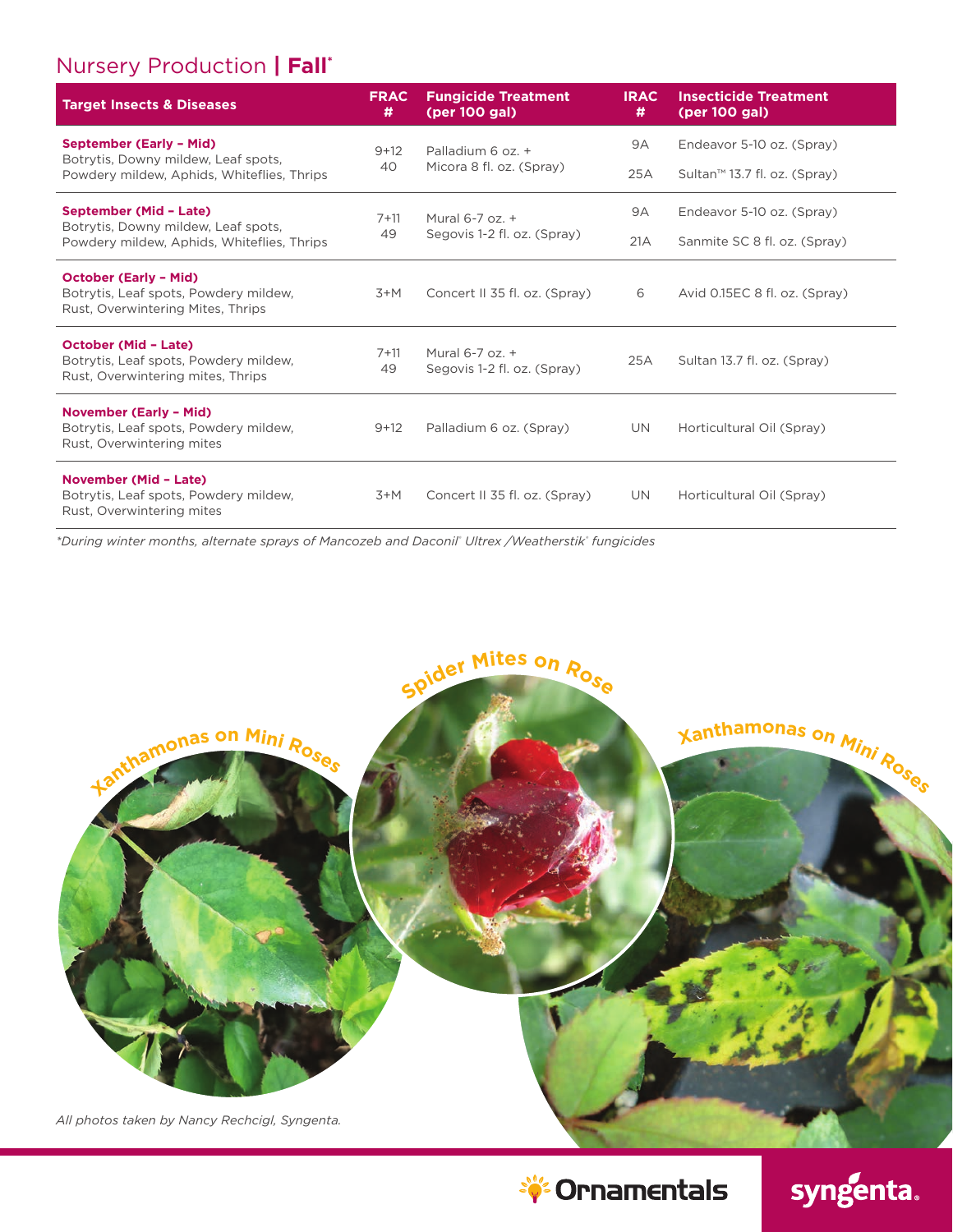#### **Greenhouse Production**

|                | <b>Disease Control Rotation</b>                                       |                  |                                                                                  | <b>Insect &amp; Mite Control Rotation</b>                                   |                  |                                                                                                                                        |  |  |
|----------------|-----------------------------------------------------------------------|------------------|----------------------------------------------------------------------------------|-----------------------------------------------------------------------------|------------------|----------------------------------------------------------------------------------------------------------------------------------------|--|--|
| Week           | <b>Target Diseases</b>                                                | <b>FRAC</b><br># | <b>Fungicide Treatment</b><br>(per 100 gal)                                      | <b>Target Insects</b>                                                       | <b>IRAC</b><br># | <b>Insecticide Treatment</b><br>(per 100 gal)                                                                                          |  |  |
| $\mathbf{1}$   | Pythium, Phytophthora,<br>Downy mildew,<br>Rhizoctonia, Fusarium      | $4 +$<br>$7+11$  | Subdue Maxx <sup>®</sup> 1 fl.<br>oz. + Mural® 2 oz.<br>(Drench)                 | Fungus gnats, Shore<br>flies<br>Treat plants, floors and<br>under benches   | 17               | Citation <sup>®</sup> 2.66 oz.<br>(Drench) Repeat as needed<br>on a 7-14-day interval                                                  |  |  |
| $\overline{2}$ | Botrytis, Bacterial &<br>Fungal leaf spots,<br>Powdery mildew, Rust   | $3+7$            | Postiva <sup>™</sup> 14-16 fl. oz.<br>(Spray)                                    | Broad mites, Two-<br>spotted spider mites,<br>Thrips, Aphids,<br>Whiteflies | 6                | Avid <sup>®</sup> 0.15 EC 8 fl. oz.<br>(Spray)                                                                                         |  |  |
| 3              | Downy mildew and<br>Phytophthora diseases                             | 40               | Micora <sup>®</sup> 4-8 fl. oz.<br>(Spray)                                       | Thrips, Aphids,<br>Whiteflies                                               | 28               | Mainspring® GNL 4-8 fl. oz.<br>Spray four-inch pots and<br>smaller, for crops six inches<br>and larger, drench using 8<br>fl. oz. rate |  |  |
| 4              | Downy mildew and<br>Phytophthora diseases                             | 49               | Segovis <sup>®</sup> 1-2 fl. oz.<br>(Drench for residual<br>protection or Spray) |                                                                             |                  |                                                                                                                                        |  |  |
| 5              | Botrytis, Bacterial &<br>Fungal leaf spots,<br>Powdery mildew, Rust   | $3+7$            | Postiva 14-16 fl. oz.<br>(Spray)                                                 | Thrips, Aphids,<br>Whiteflies                                               | 28               | Mainspring GNL 4-8 fl. oz.<br>Spray four-inch pots &<br>smaller                                                                        |  |  |
| 6/7            | Botrytis, Fungal leaf<br>spots, Powdery mildew                        | $9+12$           | Palladium <sup>®</sup> 4-6 oz.<br>(Spray)                                        |                                                                             |                  |                                                                                                                                        |  |  |
| 8/9            | Botrytis, Downy mildew,<br>Fungal leaf spots,<br>Powdery mildew, Rust | $7+11$           | Mural 6-7 oz. (Spray)                                                            | Broad mites. Two-<br>spotted spider mites.<br>Thrips in flowers             | 6                | Avid 8 fl. oz.<br>(Spray)                                                                                                              |  |  |
| 10/11          | Botrytis, Bacterial &<br>Fungal leaf spots,<br>Powdery mildew, Rust   | $3+7$            | Postiva 14-16 fl. oz.<br>(Spray)                                                 | Thrips in flowers                                                           | $5+4C$           | $5/\overline{OR}$ Conserve <sup>®</sup> 6 fl. oz. OR<br>XXpire™ 3 oz.<br>(Spray)                                                       |  |  |
| 12/13          | Botrytis, Fungal leaf<br>spots, Powdery mildew                        | $9+12$           | Palladium 4-6 oz.<br>(Spray)                                                     | Broad mites. Two-<br>spotted spider mites.<br>Thrips in flowers             | 6                | Avid 8 fl. oz.<br>(Spray)                                                                                                              |  |  |
| 14/15          | Botrytis, Bacterial &<br>Fungal leaf spots,<br>Powdery mildew, Rust   | $3+7$            | Postiva 14-16 fl. oz.<br>(Spray)                                                 | Thrips in flowers                                                           | $5+4C$           | $5/\overline{OR}$ Conserve 6 fl. oz. OR<br>XXpire 3 oz.<br>(Spray)                                                                     |  |  |